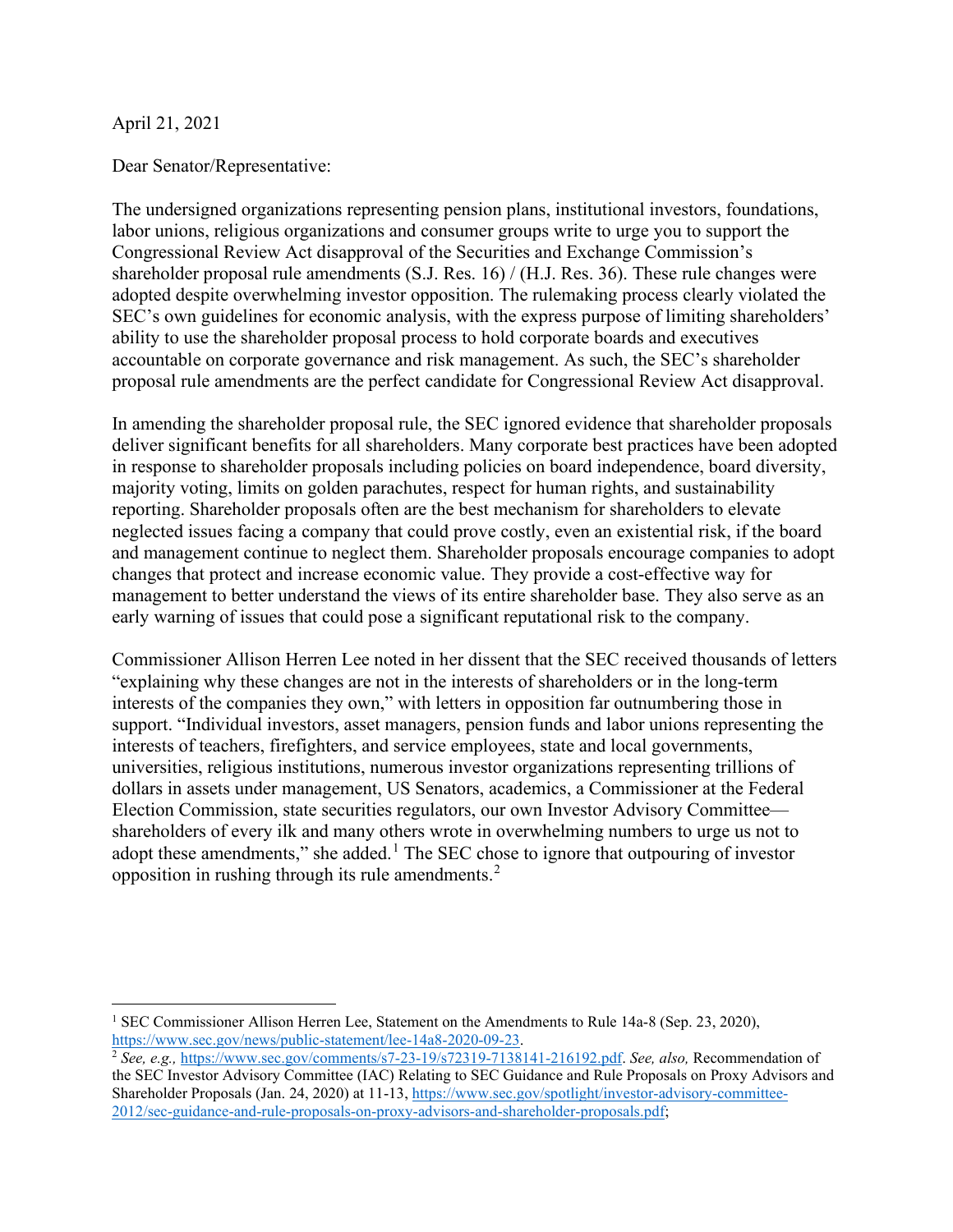### **The amended rule harms small investors in particular**

With no evidence that shareholder proposals are spiraling out of control – on the contrary the number of shareholder proposals filed each year has recently been in decline – the SEC adopted a more than ten-fold increase in the amount of stock an investor must hold for a year in order to be eligible to submit a proposal for a shareholder vote.<sup>[3](#page-1-0)</sup> The SEC also eliminated investors' longstanding ability to aggregate their holdings in order to meet the threshold and placed extensive new restrictions on their ability to rely on representatives to assist them in navigating the process. This was also done without evidence that investors were abusing the process and without consideration of increased costs to investors. Taken together, these restrictions hamstring the ability of smaller investors to submit proposals. The SEC offered no reasonable justification for restricting this role to institutional investors and the wealthiest individuals.

Commissioner Lee and Commissioner Caroline Crenshaw cited the rule's harsh impact on smaller investors in their dissents. "The types of shareholders who will be most affected by these amendments are individual shareholders with smaller holdings who will be shut out of the shareholder proposal process to a startling degree," Commissioner Lee stated. "[I]f shareholders wish to exercise their right to submit a shareholder proposal, they must either invest what is likely a substantial portion of their portfolio into a single company, or be forced to hold an investment for two additional years, giving up the right of active and prudent management of their own assets. Wealthier investors, meanwhile, suffer no such restrictions."[4](#page-1-1) Commissioner Crenshaw put the issue in even starker terms. "I am concerned that we are sending the message that the ideas of retail investors are not worth hearing," she said. She noted that, even using the Commission's inflated estimates of costs, the proposal would save less on a per-company basis than investors would be required to invest to qualify to submit a proposal. "We are raising the bar for retail shareholder proposals to save corporate costs that the Commission's own analysis acknowledges are minimal," she added.[5](#page-1-2)

### **Higher resubmission thresholds will exclude emerging issues**

But the SEC did not stop at shutting smaller investors out of the shareholder proposal process. It also took steps to limit the ability of shareholders to resubmit shareholder proposals that gradually gain support over time.<sup>[6](#page-1-3)</sup> Under the new rule's vote requirements for the resubmission of shareholder proposals, emerging issues such as requests for corporate disclosure of political

<span id="page-1-1"></span>[https://www.sec.gov/news/public-statement/lee-14a8-2020-09-23.](https://www.sec.gov/news/public-statement/lee-14a8-2020-09-23) 5

<span id="page-1-0"></span><sup>3</sup> Previously, an investor was required to hold at least \$2,000 worth of stock for at least a year to qualify to submit a proposal for a shareholder vote. Under the new rules, that amount sky-rockets to \$25,000 held for one year or \$15,000 for two years. An investor with \$2,000 worth of stock now has to wait three years before becoming eligible, an unreasonably long period of time in light of the typical retail investor's rate of portfolio turnover. 4 SEC Commissioner Allison Herren Lee, Statement on the Amendments to Rule 14a-8 (Sep. 23, 2020),

<span id="page-1-2"></span>SEC Commissioner Caroline A. Crenshaw, Statement on Procedural Requirements and Resubmission Thresholds under Exchange Act Rule 14a-8 (Sep. 23, 2020)[, https://www.sec.gov/news/public-statement/crenshaw-14a8-2020-](https://www.sec.gov/news/public-statement/crenshaw-14a8-2020-09-23-0) [09-23-0.](https://www.sec.gov/news/public-statement/crenshaw-14a8-2020-09-23-0)

<span id="page-1-3"></span><sup>6</sup> Previously, a first-time proposal had to receive at least 3% of the vote to be eligible for resubmission in future years. The SEC increased that to 5%. For proposals that had been submitted twice, it more than doubled the resubmission threshold from 6% to 15%, and for proposals that had been submitted three or more times, it raised the threshold from 10% to 25%.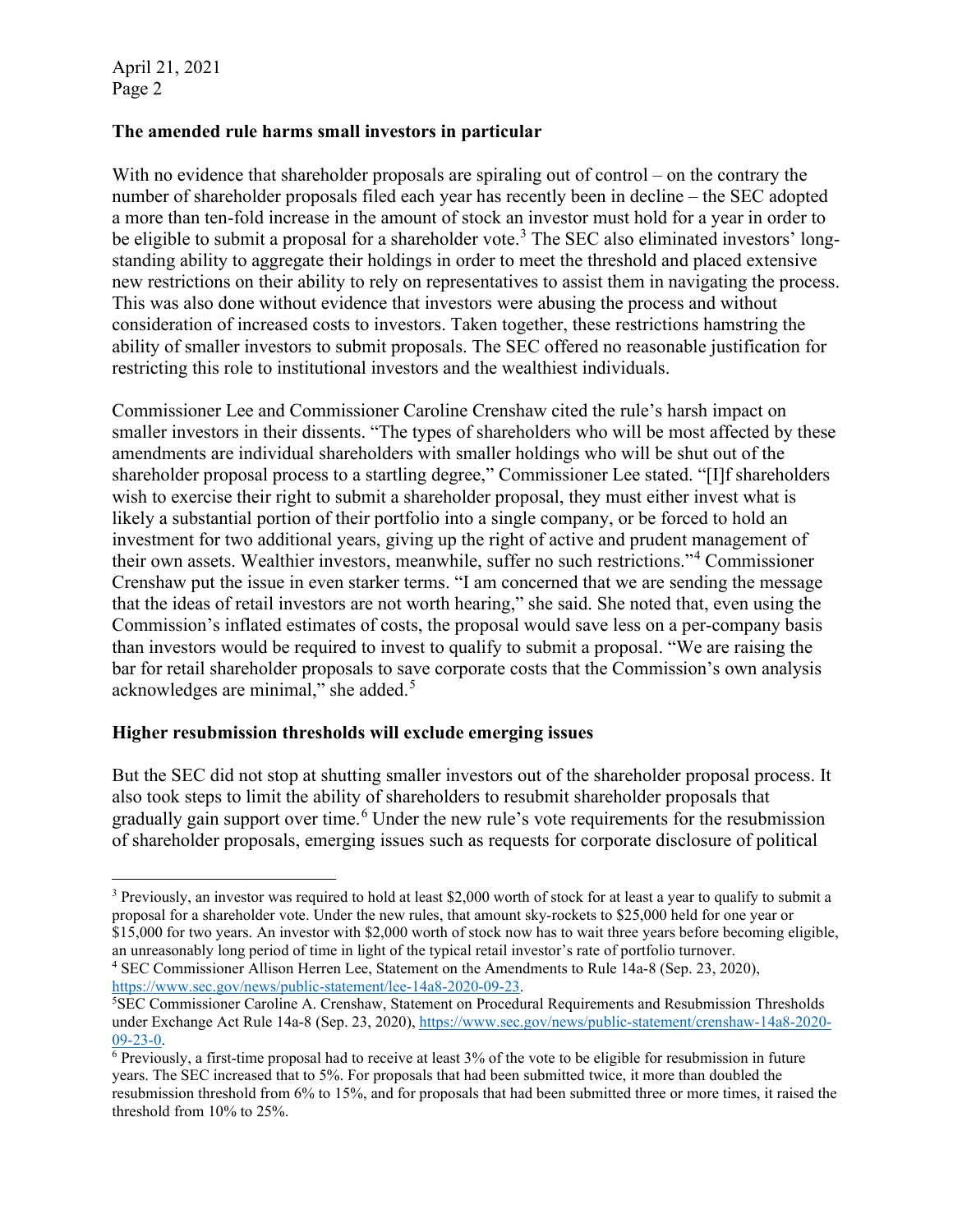spending and lobbying activities would be curtailed.<sup>[7](#page-2-0)</sup> The SEC failed to offer any explanation for why that outcome is desirable, and it ignored evidence that shareholder proposals and proxy voting are economically important mechanisms for shareholders to monitor and hold corporate management accountable, to communicate collective shareholder views to the board and to create and protect long-term value. Notably, these higher vote resubmission thresholds make it particularly difficult for shareholders to resubmit shareholder proposals at dual class companies whose unfair voting rights entrench corporate management and exacerbate principal-agent risks.

# **The SEC's rulemaking process was flawed**

In order to cobble together a justification for the shareholder proposal rule amendments, the SEC greatly exaggerated the cost to companies of shareholder proposals and downplayed the impact on investors. Worse, the SEC refused to consider, and tried to suppress, data in its possession it could have used to better estimate the number of investors who would lose the ability to submit shareholder proposals under its new rules. Using this data, the SEC's Division of Economic and Risk Analysis estimated that the proposed stockholding requirement of \$25,000 for at least one year could exclude up to 51.18 million (77.55%) additional accounts. Although the SEC had that data when the SEC proposed the rule changes, it did not make it publicly available until August 2020, long after the public comment period had closed and just 40 days before the SEC voted to adopt the amendments.<sup>[8](#page-2-1)</sup> The Division of Economic and Risk Analysis also refused repeated requests from the Office of the Investor Advocate for access to that data.<sup>[9](#page-2-2)</sup>

# **Conclusion**

In short, the SEC's amendments to the shareholder proposal rule are an attack on corporate democracy. Commissioner Lee summed it up well in her dissent: "In the end, these amendments will restrict shareholders' ability to oversee and engage with management of the companies they own. They do not properly value shareholder proposals or shareholder rights. And they will restrain shareholder efforts on issues that are of pressing importance to them and to our broader economy."[10](#page-2-3) Congress has an opportunity to undo this damage and restore an important component of shareholder oversight and corporate accountability. We urge you to do so by voting "Yes" on S.J. Res. 16 / H.J. Res. 36.

<span id="page-2-0"></span><sup>7</sup> <https://www.sec.gov/comments/s7-23-19/s72319-7502063-221908.pdf>

<span id="page-2-1"></span><sup>&</sup>lt;sup>8</sup> Memorandum Regarding Analysis of Data Provided by Broadridge Financial Solutions, Inc. (Aug. 14, 2020), https://www.sec.gov/comments/s7-23-19/s72319-7645492-222330.pdf.

<span id="page-2-2"></span> $\frac{9}{9}$  Office of the Investor Advocate Report on Activities Fiscal Year 2020[, https://www.sec.gov/files/sec-investor](https://www.sec.gov/files/sec-investor-advocate-report-on-activities-2020.pdf)[advocate-report-on-activities-2020.pdf,](https://www.sec.gov/files/sec-investor-advocate-report-on-activities-2020.pdf) at 4.

<span id="page-2-3"></span><sup>10</sup> <https://www.sec.gov/news/public-statement/lee-14a8-2020-09-23>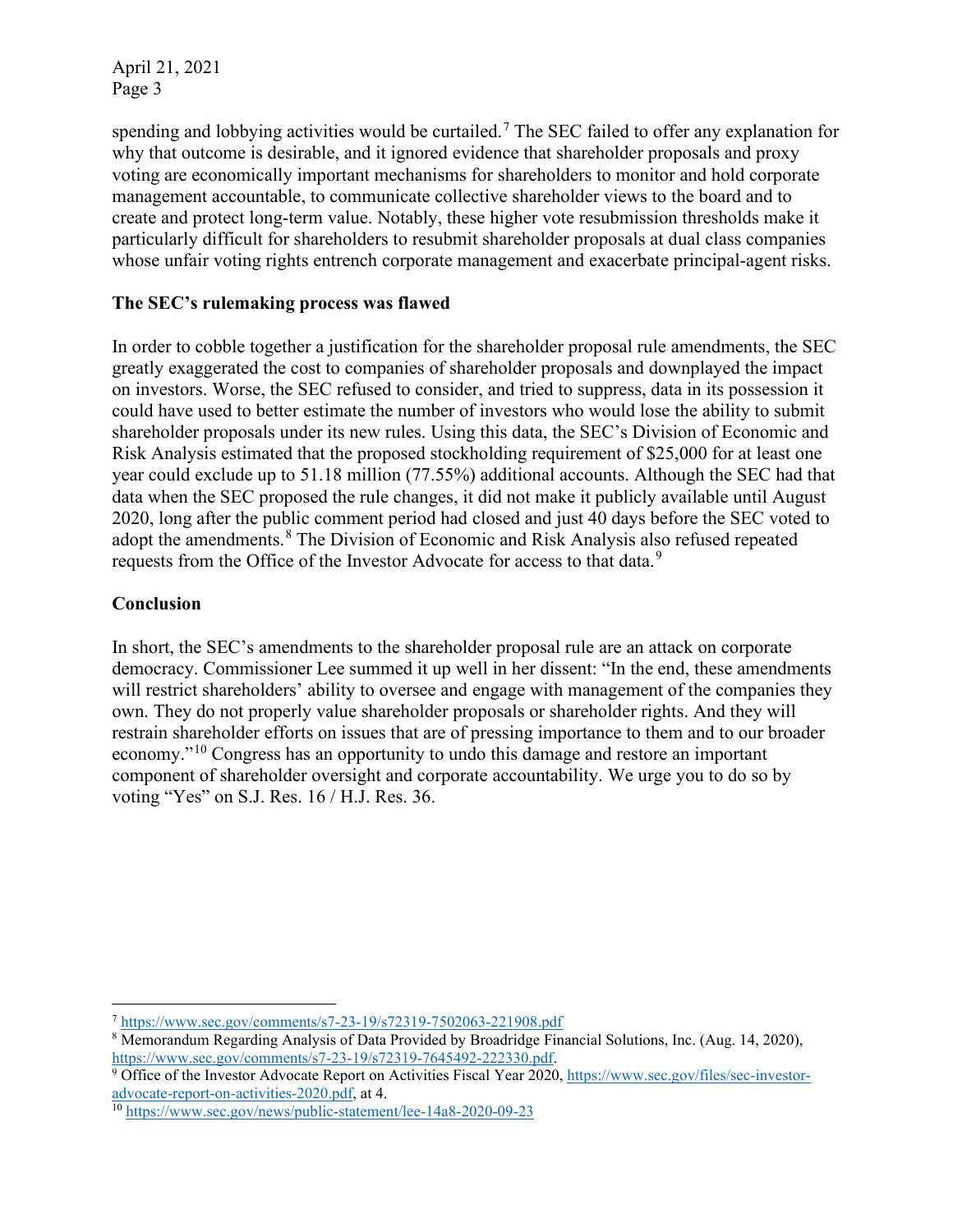Sincerely,

Renee Morgan, Social Justice Strategist, Adasina Social Capital

Marilin Llanes, OP, Chair, Portfolio Advisory Board, Adrian Dominican Sisters

Brandon Rees, Deputy Director, Corporations and Capital Markets, American Federation of Labor and Congress of Industrial Organizations (AFL-CIO)

Michaele Birdsall, Deputy Executive Director, CFO/Treasurer, American Baptist Home Mission Society

Dalia Thornton, Director, Department of Research and Collective Bargaining Services, American Federation of State, County and Municipal Employees (AFSCME)

Marcus Stanley, Policy Director, Americans for Financial Reform

Lisa Donner, Executive Director, Americans for Financial Reform

Frank Rauscher, Senior Principal, Aquinas Associates

Andrew Behar, CEO, As You Sow

Danielle Fugere, President, As You Sow

Annalise Durante, Senior ESG Analyst, Bailard

Daniel Simard, CEO, Bâtirente

Sister Susan Mika, OSB, Director, Benedictine Coalition for Responsible Investment

Jesse Eiynck, Owner, Bluprint Financial, LLC Jerry Judd, Senior Vice President & Treasurer, Bon Secours Mercy Health

Lauren Compere, Managing Director, Boston Common Asset Management

William H. Apfel, CFA, Chief Investment Officer, Boston Trust Walden

Steve Mason, Director of Brethren Values Investing, Brethren Foundation Funds Inc.

Aeisha Mastagni, Portfolio Manager, California State Teachers' Retirement System

John Streur, President & CEO, Calvert Research and Management

Andres Vinelli, Vice President, Economic Policy, Center for American Progress

Kelly Griffith, Executive Director, Center for Economic Integrity

Birny Birnbaum, Director, Center for Economic Justice

Dorrit Lowsen, President & COO, Change Finance

Daniel McNabb, Portfolio Manager, Chicory Wealth

John W. Geissinger, Chief Investment Officer, Christian Brothers Investment **Services** 

Gary W. Kidwell, President, Christian Church Foundation

JoAnn Hanson, President, Church Investment Group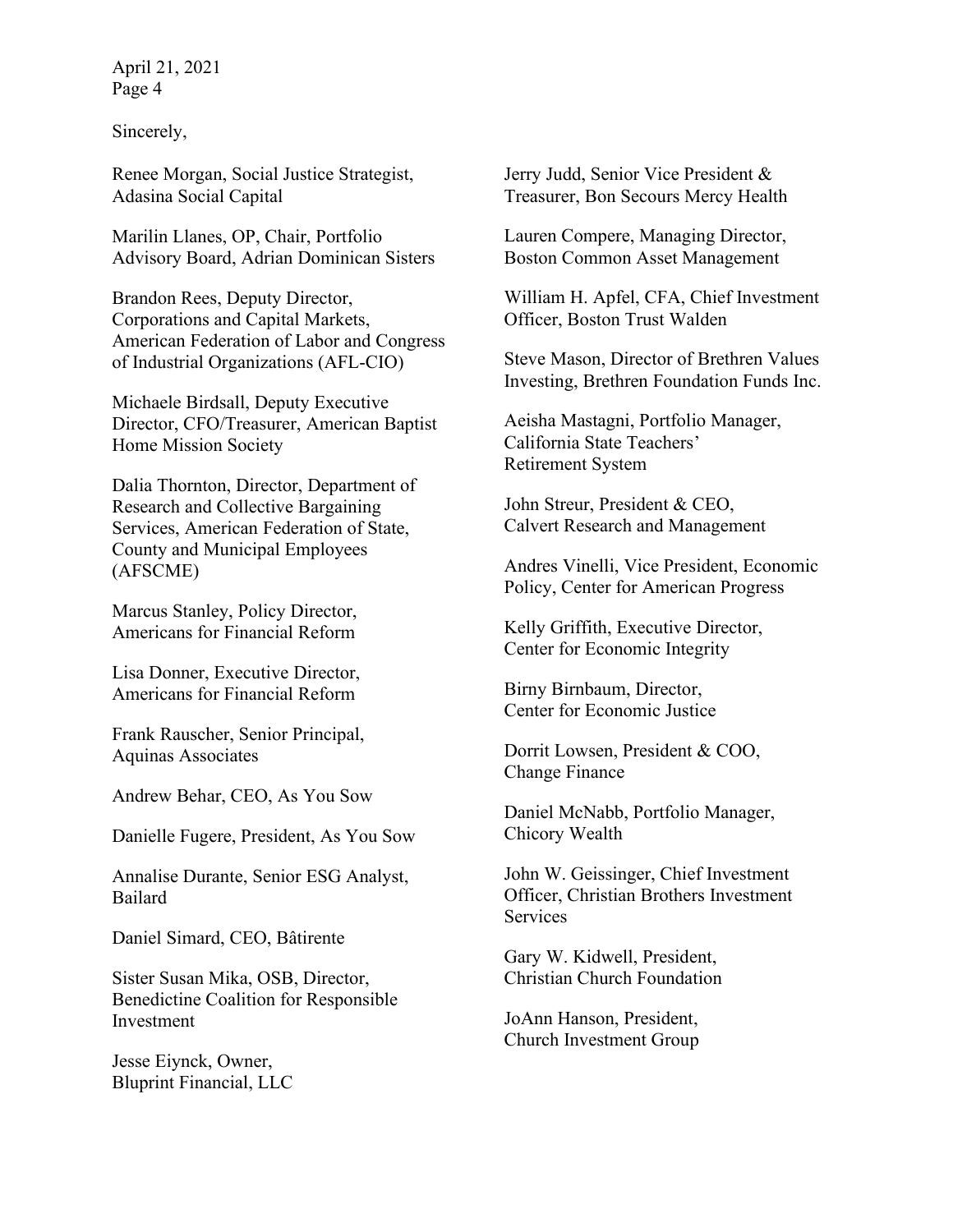Steve Mason, Director of Brethren Values Investing, Church of the Brethren Benefit Trust

Scott M. Stringer, Comptroller, City of New York

Dorothy Garrick, President, Columbia Consumer Education Council

Rob Fohr, Director of Faith-Based Investing and Corporate Engagement, Committee on Mission Responsibility Through Investment of the Presbyterian Church U.S.A.

Laura Krausa, System Director Advocacy Programs, CommonSpirit Health

Jeff Loveland, Director - Finance and Operations, Community Church of New York UU

Sarah H. Nash, Co-Chair, Conference on Corporate Responsibility of Indiana and Michigan

George Schmitz, Director of Socially Responsible investing, Congregation of Holy Cross, Moreau Province

Ruth Battaglia, Justice, Peace, Integrity of Creation Coordinator, Congregation of Sisters of St. Agnes

Sister Ruth Battaglia, CSA, Justice, Peace, Integrity of Creation Coordinator, Congregation of Sisters of St. Agnes

Karen Watson, Chief Investment Officer, Congregation of St. Joseph

Mary Ellen Gondeck, Member of the Justice Team, Congregation of St. Joseph

Linda Sherry, Director, National Priorities, Consumer Action

Barbara Roper, Director of Investor Protection, Consumer Federation of America

Robert Herrell, Executive Director, Consumer Federation of California

Dieter Waizenegger, Executive Director, CtW Investment Group

Duane Roberts, Director of Equities, Dana Investment Advisors

Sister Teresa George, D.C., Provincial Treasurer, Daughters of Charity, Province of St. Louise

Corey Klemmer, CFA, Esq., Director of Engagement, Domini Impact Investments

Mary Brigid Clingman, Promoter of Justice, Dominican Sisters ~ Grand Rapids

Reg McKillip, OP, Promoter of Peace and Justice, Dominican Sisters of Sinsinawa

Eileen Gannon, Executive Team Member, Dominican Sisters of Sparkill

Vincent Kaufmann, CEO, Ethos Foundation

Chris Meyer, Manager of Advocacy and Research, Everence and the Praxis Mutual Funds

Sister Jean Sliwinski, Provincial Sustainability Coordinator, Felician Sisters of North America

Ahmed Aljuboori, Investment Associate, Figure 8 Investment Strategies

Holly Testa, Director, Shareowner Engagement, First Affirmative Financial Network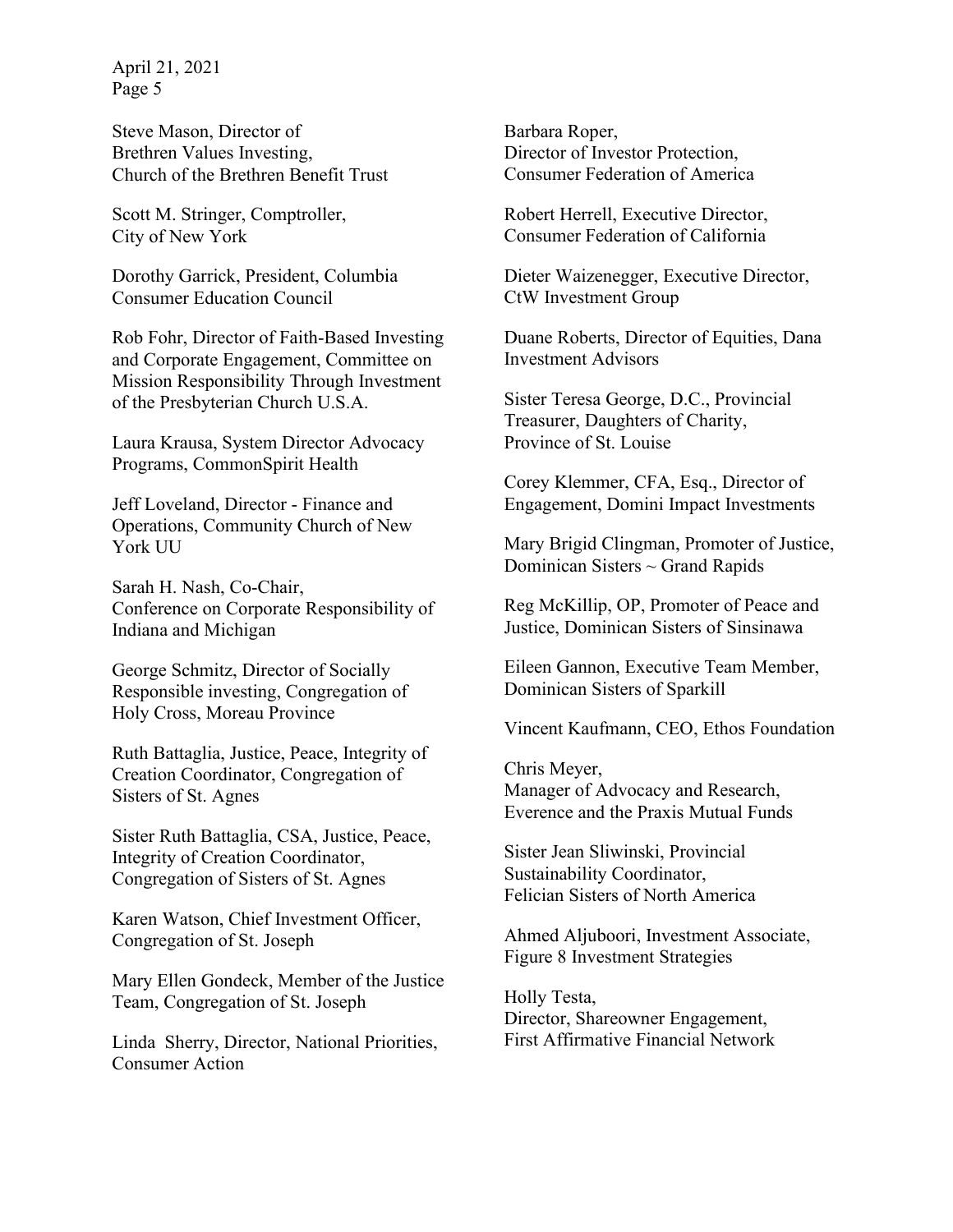Susan Ermster, Vice President/Treasurer/CFO, Franciscan Sisters of Perpetual Adoration (FSPA)

Jeffery W. Perkins, Executive Director, Friends Fiduciary Corporation

Darcy B Johnson, CEO, Fulcrum Capital

Michelle Mathieu, Chief Investment Officer, Fulcrum Capital

Louis Lizotte, Chief of Investment Solutions, Gestion FÉRIQUE

Fran Teplitz, Executive Co-director, Green America

Leslie Samuelrich, President, Green Century Capital Management

Diane Bardol, Social Justice Coordinator, Grey Nuns of the Sacred Heart

John Harrington, President and CEO, Harrington Investments, Inc.

Samuel Jones, President, Heartland Initiative, Inc.

Marc Christopher Lavoie, President, Hexavest

Kimberly Griego-Kiel, CEO, Horizons Sustainable Financial Services, Inc.

Shane Yonston, Principal Advisor, Impact Investors

Julie Gorte, SVP for Sustainable Investing, Impax Asset Management LLC

Freeda Cathcart, Leader, Indivisible Virginia

Steve Suppan, Senior Policy Analyst, Institute for Agriculture and Trade Policy William Rutt, Executive Director, Intercommunity Peace and Justice Center

Josh Zinner, CEO, Interfaith Center on Corporate Responsibility

Joseph Sellers, Jr., General President, International Association of Sheet Metal, Air, Rail and Transportation Workers (SMART)

Lonnie Stephenson, International President, International Brotherhood of Electrical Workers (IBEW)

Ken Hall, General Secretary-Treasurer, International Brotherhood of Teamsters

Faraz Khan, Legislative Representative/Researcher, International Federation of Professional and Technical Engineers (IFPTE)

Mary Beth. Gallagher, Executive Director, Investor Advocates for Social Justice

John Morse, Business Manager FST, Ironworkers Local 14

Rini Banerjee, President, Jessie Smith Noyes Foundation

Rev. Ted Penton, SJ, Secretary of Justice and Ecology, Jesuit Committee on Investment Responsibility

Mary Baudouin, Provincial Assistant for Social Ministries, Jesuits of the US Central and Southern Province

Doug McMurdo, Chair, Local Authority Pension Fund Forum (LAPFF)

Lisa Lindsley, Director Investor Engagement, Majority Action

Joseph La Mar, Assistant CFO, Maryknoll Fathers and Brothers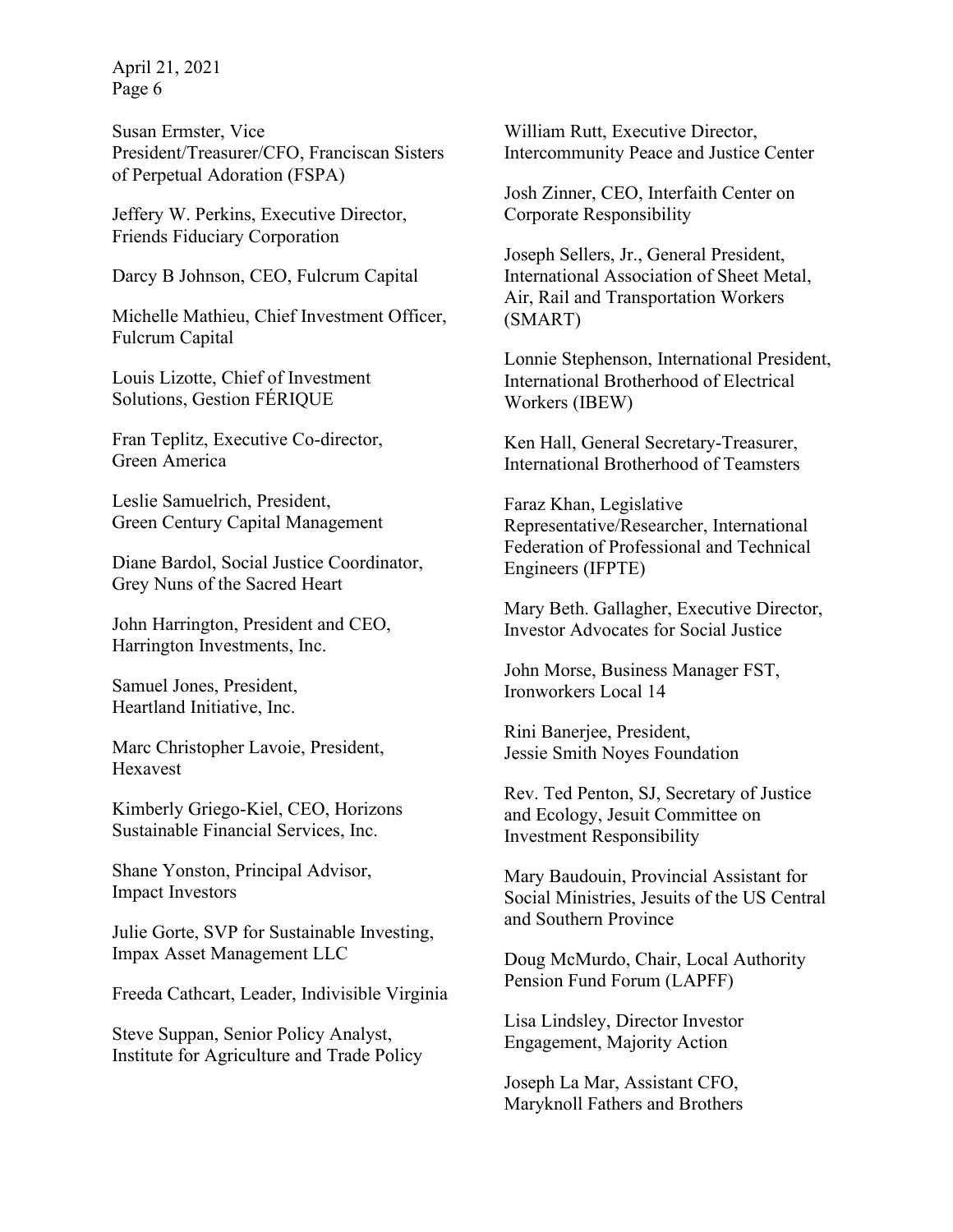Susan Gunn, Director, Maryknoll Office for Global Concerns

Cathy Rowan, Corporate Responsibility Coordinator, Maryknoll Sisters

Nancy K. Kopp, Chair, Board of Trustees, Maryland State Retirement and Pension System

Sue Sopczynski, Coordinator of Finance, Medical Mission Sisters

Lisa Heinz, Chief Financial Officer, Mennonite Education Agency

Katie McCloskey, Vice President of Social Responsibility, Mercy Investment Services, Inc.

Luan Jenifer, President, Miller/Howard Investments, Inc.

Rose Marie Stallbaumer, OSB, Treasurer, Mount St. Scholastica Inc.

Michael Kramer, Managing Partner, Natural Investments

Jamie Bonham, Director, Corporate Engagement, NEI Investments

Kristin Hul, Founder, CEO, Nia Impact Capital

Sarah Green, Director of Impact Investing, North Berkeley Wealth Management

Mari Schwartzer, Director of Shareholder Activism and Engagement, NorthStar Asset Management, Inc.

Judy Byron, OP, Director, Northwest Coalition for Responsible Investment

Alexis Fleming, Finance Manager, Northwest Women Religious Investment Trust

Carole Nugent, Investor, Nugent Properties

Thomas P. DiNapoli, New York State Comptroller, Office of the New York State Comptroller

Seamus Finn OMI, FCI Director, OIP Trust

Keith Doxtator, Director - Trust Enrollments Department, Oneida Nation

Michael Helms, Senior Advisor, Government Affairs, Oxfam America

Ben Allen, CEO, Parnassus Investments

Todd Adams, President and CEO, Pension Fund of the Christian Church

Sister Joetta Huelsmann, Provincial, Poor Handmaids of Jesus Christ

Kurt Kreienbrink, Senior Manager of SRI, Portico Benefit Services

Mark Peters, Director of Justice, Peace and Reconciliation, Priests of the Sacred Heart, US Province

Joe Sylvester, Director of Research, Promethos Capital

Alec Stais, CIO, Providence St. Joseph Health

Robert Wotypka, OFM Cap., Member - Justice, Peace and Integrity of Creation Commission, Province of Saint Joseph of the Capuchin Order

Craig Rosenberg, President, ProxyVote Plus

Bartlett Naylor, Financial Policy Advocate, Public Citizen

Rachel Curley, Democracy Advocate, Public Citizen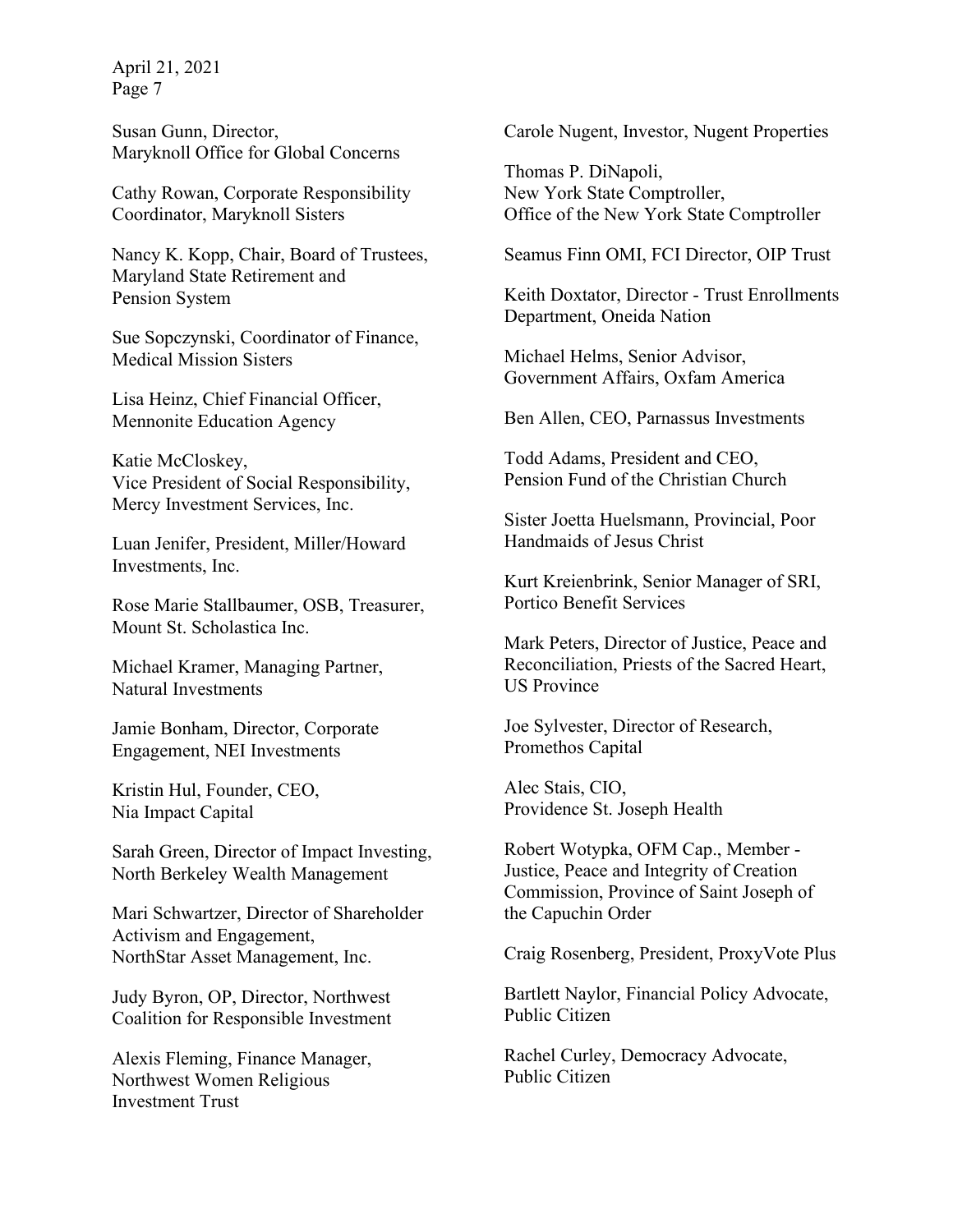Beth-ann Roth, Shareholder, R K Invest Law, PBC

Michael Kimmel, Chief Executive Officer, Reform Pension Board

Colette Harvey, President, Regroupement pour la Responsabilité Sociale des Entreprises (RRSE)

Patricia Jurewicz, CEO, Responsible Sourcing Network

Thomas Johnson-Medland, CSJ, Retired Clergy

Jacqui Smith, Portfolio Manager, Reynders, McVeigh Capital Management

Cindy Bohlen, Chief Mindfulness Officer, Riverwater Partners

Lorin Silverman, Group Representative, SC Group

Ethel Howley, SSND, Social Responsibility Resource Person, School Sisters of Notre Dame Cooperative Investment Fund

Tim Dewane, JPIC Director, School Sisters of Notre Dame, Central Pacific Province

Daniel Tretow, Director of Financial Services, School Sisters of St. Francis

Deborah Fumagalli, Coordinator of Justice and Peace, School Sisters of St. Francis, U.S. Province

Jeffrey S. Davis, Executive Director, Seattle City Employees' Retirement System

Maureen O'Brien, Vice President and Corporate Governance Director, Segal Marco Advisors

Ebony Perkins, Director of Investor Relations, Self-Help

Clara Sue Herman, Trustee, Servants of Jesus

T. Stephen Jones, MD, Member Board of Directors, Seva Foundation

Sister Barbara Jennings, CSJ, Board Member, Seventh Generation Interfaith Coalition for Responsible Investment

Francis Sherman, Executive Director, Seventh Generation Interfaith Coalition for Responsible Investment

Sanford Lewis, Director, Shareholder Rights Group

Richard W. Torgerson, Registered Principal, SharePower Responsible Investing

Christopher Soulios, Founder, Signet Strategic Wealth Management, Inc.

Mary Beth Hamm, SSJ, Coordinator, Justice, Peace and Integrity of Creation, Sisters of Bon Secours, USA

Sister Elaine Davia, President, Sisters of Bon Secours, USA

Sister Mary Dugan, Educator, Sisters of Charity of Cincinnati

Joanne Burrows, SC, Congregational Treasurer, Sisters of Charity of Cincinnati

Sister Barbara Aires, Coordinator of Corporate Responsibility, Sisters of Charity of Saint Elizabeth

Teresa Hadro, BVM, President, Sisters of Charity, BVM

Gwen Farry, BVM, Shareholder Education/Advocacy Member, Sisters of Charity, BVM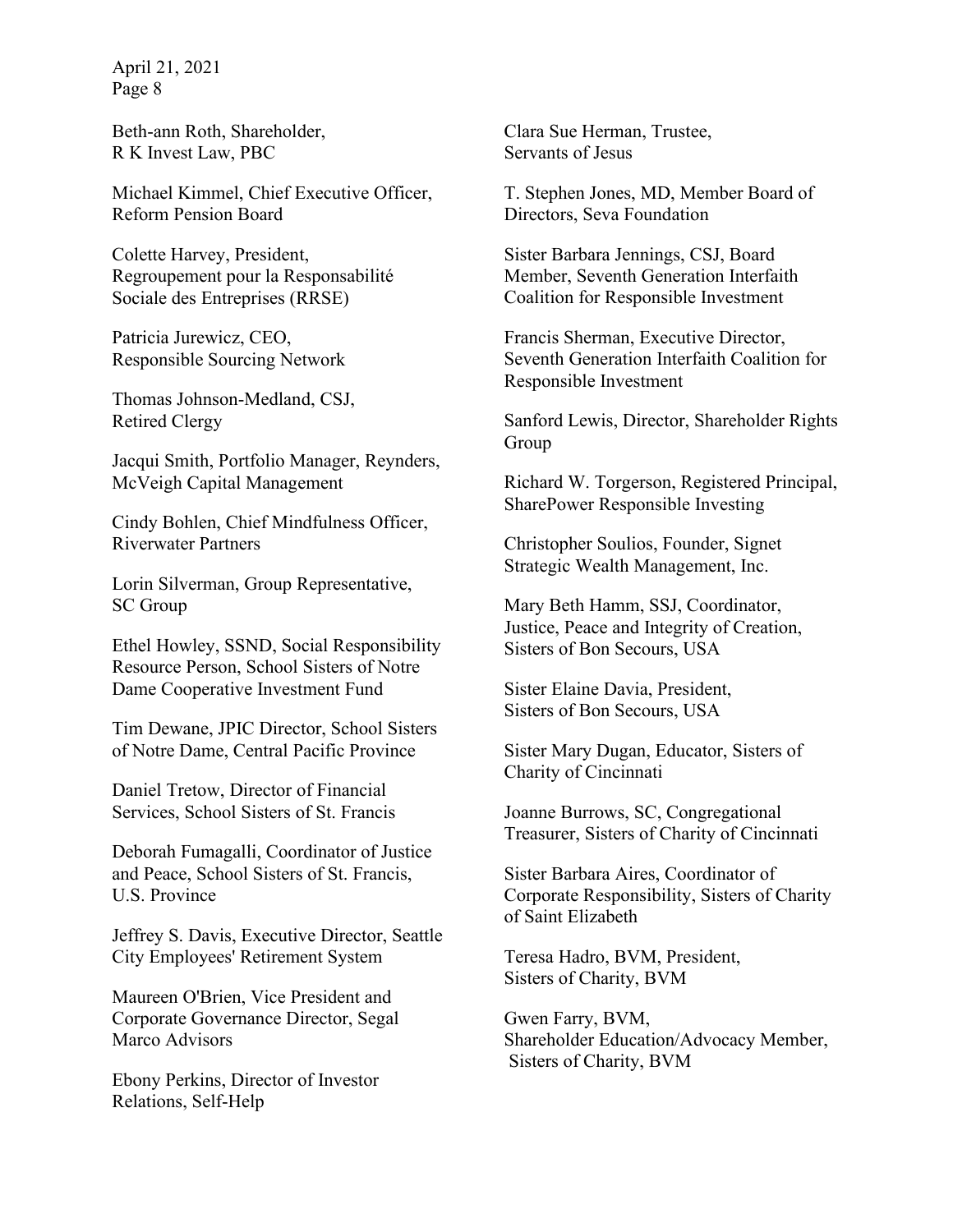Sister Ann Kasparek, Social Justice Investment Coordinator, Sisters of Mary Reparatrix

Sister Virginia West, Trustee, Sisters of Notre Dame de Namur

Elizabeth Smoyer, Trustee SND Base Communities Charitable Trust, Sisters of Notre Dame de Namur Base Communities

Sister Mary Farren, Treasurer, Sisters of Notre Dame de Namur US East-West Province

Barbara Battista, SP, Congregation Justice Promoter, Sisters of Providence of Saint Mary-of-the-Woods Indiana

Sister Colleen Dauerbach SSJ, Social Justice Coordinator, Sisters of Saint Joseph of Chestnut Hill, Philadelphia, PA

Sister Joan Agro, OP, Congregational Secretary, Sisters of St. Dominic of Blauvelt, New York

Sister Marie Cigrand, Socially Responsible Investment Working Group Chair, Sisters of St. Francis

Sister Noella Poinsette, Director of Justice, Peace and Integrity of Creation, Sisters of St. Francis (Oldenburg)

Sister Pat Millen, OSF, JPIC Coordinator, Sisters of St. Francis of Philadelphia

Nora Nash, Director Corporate Social Responsibility, Sisters of St. Francis of Philadelphia

Tom McCaney, Associate Director, Corporate Social Responsibility, Sisters of St. Francis of Philadelphia

Betty Cawley, Justice Promoter, Sisters of St. Joseph of Boston

Alexis Fleming, Finance Manager, Sisters of St. Joseph of Peace

Denise Granger, Coordinator, Office of Justice and Peace, Sisters of St. Joseph of Springfield

Veronique Wiedower CSC, President, Sisters of the Holy Cross

Vicki Cummings, Treasurer, Sisters of the Holy Family

Vicki Cummings, CFO, Sisters of the Holy Names

Sister Linda Pleiman, Treasurer, Sisters of the Precious Blood

Sister Pegge Boehm, PBVM, SRI Coordinator, Sisters of the Presentation of the BVM of Aberdeen SD

Margaret Chapman, IHM, Treasurer, Sisters, Servants of the Immaculate Heart of Mary of Monroe, Michigan

Kolby Hanson, Business Manager, Health Care Trust Trustee, SMART Local 55

Devin Leingang, Regional Representative, SMART Local 66

Anna Falkenberg, Executive Director, Socially Responsible Investment Coalition

Gina D'Orazio, Treasurer, Society of the Holy Child Jesus

Gary Matthews, CEO, SRI Investing LLC

Sister Carmen Schnyder, Director, St. Mary's Institute

Molly Gochman, Founder and President, **Stardust**